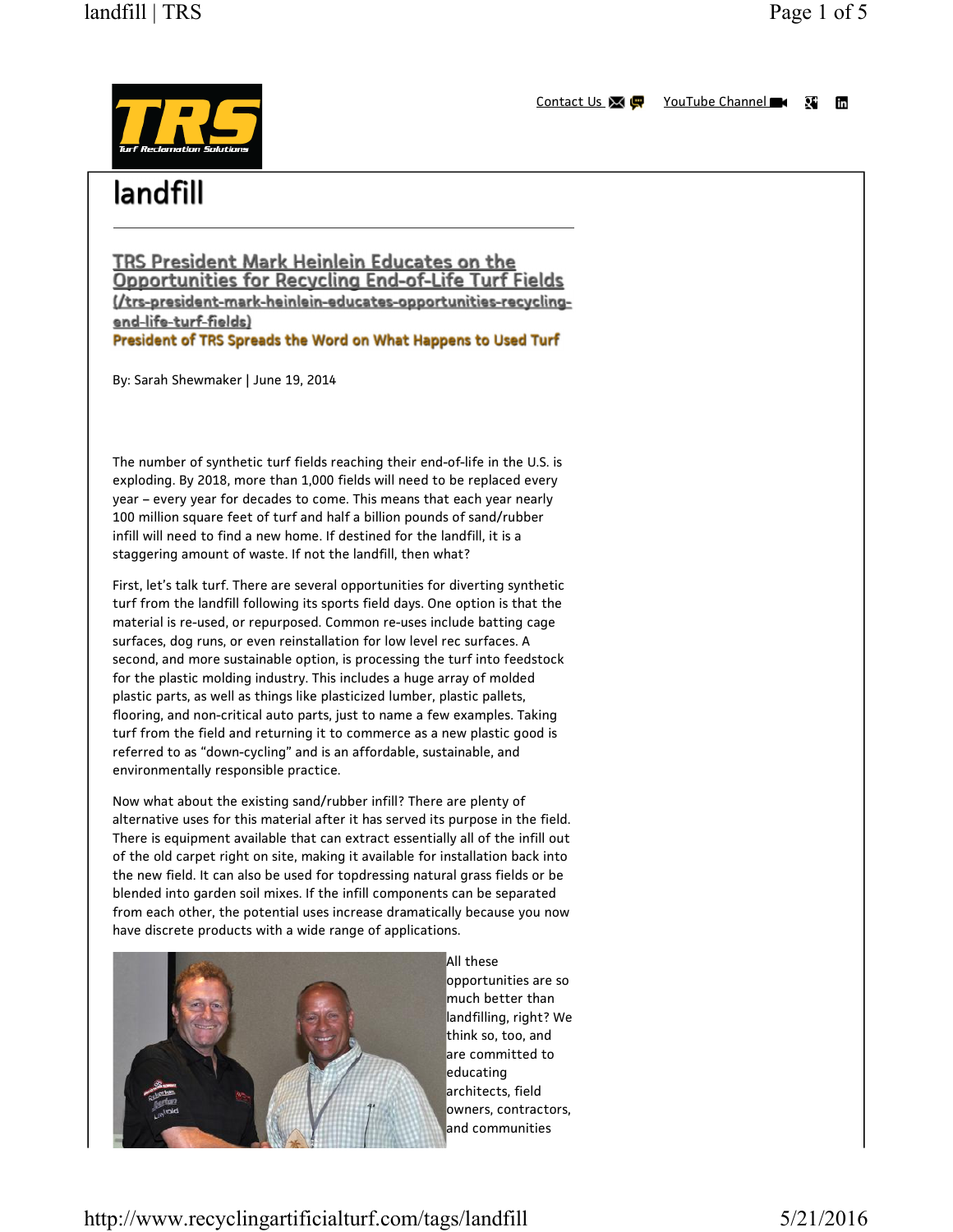

sustainable alternatives to landfilling. Our very own TRS President,

Mark Heinlein (shown right), recently spoke to large groups about field reclamation at the California Recycling Conference in Sacramento and the APT/STI Conference in Waikiki, Hawaii. Mark also serves on the Synthetic Turf Council's (http://www.syntheticturfcouncil.org/default.asp?) Crumb Rubber Task Force and the American Society for Testing and Materials (ASTM) (http://www.astm.org/) Task Group on Reclaimed Infill. He believes that the future is "green" when it comes to handling end-of-life turf fields. You can learn more about this effort and TRS's ability to aid in the solution by checking out our previous blog on "What Happens to Used Turf" (http://www.recyclingartificialturf.com/what-happens-used-turf) .

## What Happens to Used Turf? (/what-happens-used-turf) **Lifecycle Options of Synthetic Turf**

By: Adam Coleman | October 1, 2013

What is the best approach to dealing with the synthetic turf and infill once it's removed from a field? In just a few years, 40 million pounds of synthetic turf will be removed annually, and currently there are four viable options available. Let's explore them in a bit more detail.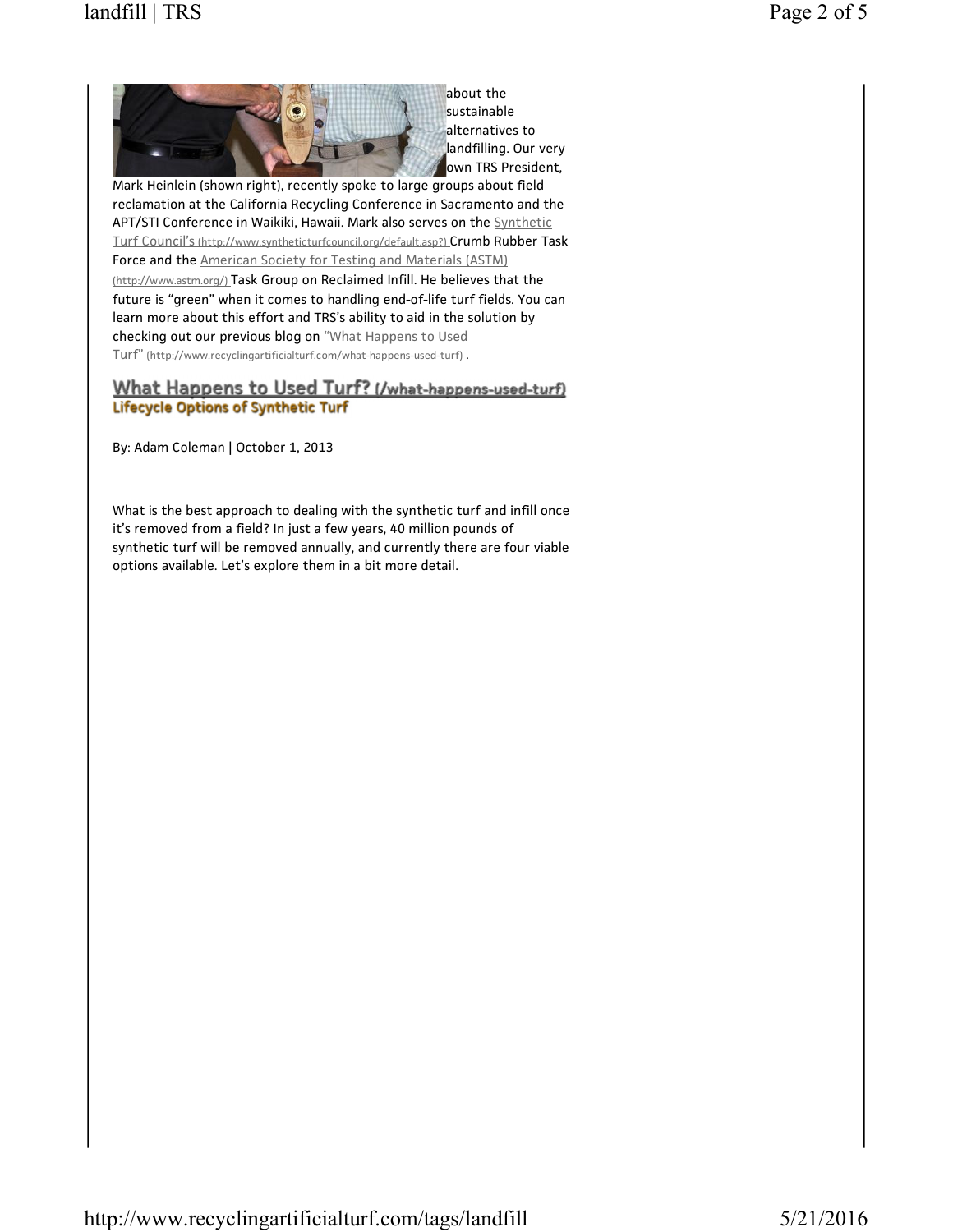

(/sites/default/files/trs-what-happens.pdf)

#### \*CLICK IMAGE FOR DOWNLOADABLE VERSION

#### Landfill.

This is the simplest and most common way to handle the synthetic turf waste stream. Even though it's the easiest thing to do, it's not always the most cost effective. While landfill costs in the Midwest average around \$10,000, it could cost 5 times that amount on the East and West Coasts. And after the material hits the dump, it's a lost resource.

### Waste to Energy.

This approach takes the synthetic turf and incinerates it at a high temperature, extracting the BTUs (energy trapped in the product). This energy is then used to heat a boiler and generate electricity. Some amount of residential carpet is handled in this way via the Carpet America Recovery Effort. In a WTE process, the volume of material is typically reduced by 95% while big, powerful scrubbers extract hazardous by-products and ensure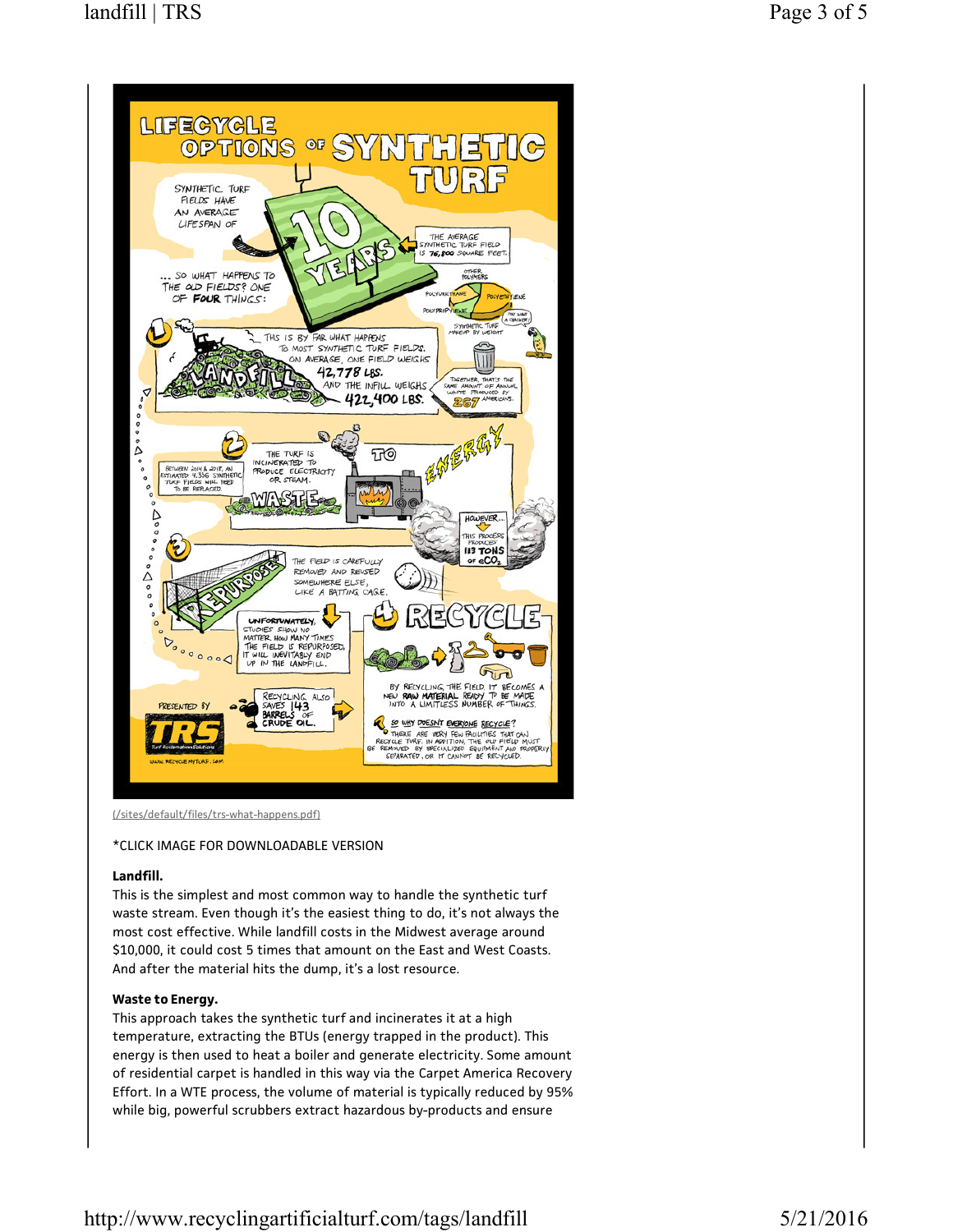that emissions meet strict air quality standards. Critics argue that WTE destroys valuable resources and releases excessive CO2.

#### Repurposing (Reusing).

This solution takes a piece of turf that was deemed useless in one application and finds use for it in another (a batting cage, for example). While a good short-term solution, the reality is that once the field is divvied up into smaller pieces, the chances for recycling are greatly reduced. The other stark reality is that the repurposed market will soon be flooded with product – about 1,000 synthetic turf fields will be removed in 2016. That's over 80 million square feet of old turf.

#### Recycling.

This is the ultimate solution, turning seemingly useless waste into useful plastic goods. These goods can continue to be recycled, creating a closed loop, allow resources to be reused (and not mined) and perpetually delay their trip to the landfill. This is arguably the most difficult solution as it requires specialized machinery to remove and separate the field, and some advanced chemistry to make polyethylene, polypropylene, polyurethane, polyester and/or nylon compatible. TRS can bring all of that together in a turnkey process and once this is done, the applications for molded plastic goods that are only limited by imagination. This option has the best chance for long-term sustainability.

So there you have it. The decision is yours. Choose wisely!

Everything we buy will be thrown away...unless! (/everything-we-buy-will-be-thrown-away%E2%80%A6unless) Synthetic turf fields can meet a better fate than the landfill.

By: Adam Coleman | September 10, 2013



Confession. Last night I threw away my son's Hot Wheels Super Jump Raceway

(http://www.youtube.com/watch?v=QJ6O9BCZ-JU) . It was an awesome toy. We spent hours and hours of father-son time trying to figure out which cars could make the jump and which cars were too heavy to cover the distance. He absolutely loved it. Then we moved. A few pieces got split up into different boxes. A really critical piece

broke and then the thing sat there – a heap of plastic in the corner of his playroom. So, last night I was on a mission to round up all the pieces and fix the thing but the mission was not accomplished. We both admitted that it was a bust but being a 3.5 year old he still couldn't part with it. So after the lights went out, I decisively packed it up and threw it out.

Recently a Canadian billionaire paid \$27.5Million for a sweet, cherry red 1967 Ferrari (http://www.bloomberg.com/news/2013-08-18/ferrari-nart-spyder-sets-27-5 million-auction-record.html) - a 275 GTB/4\*S N.A.R.T. Spider to be exact. Only 10 were ever built and all 10 aren't still around. You know what that means? Some of them at some point were thrown away. Trashed. Junked. Adios.

My wife got me a watch for my birthday. It's a nice watch – a grown up watch. Sadly, some day it too will meet the fate of the garbage can. (I'm glad she doesn't read this blog!) I plan to wear it for a long time. One day, it will go out of style. Maybe I'll gift it to my son so he can throw it away